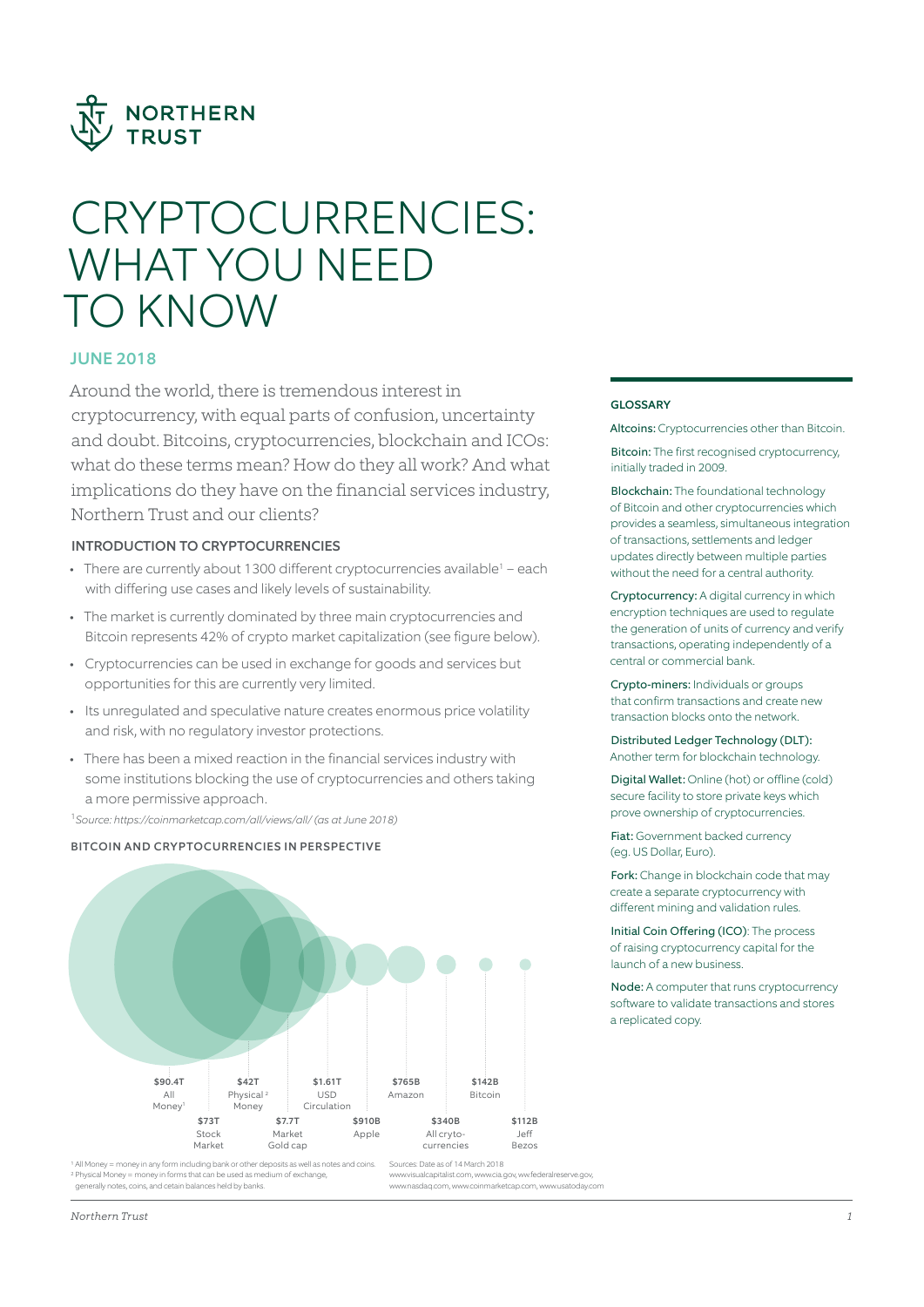• Current crypto-exchanges focus on the direct exchange of traditional (fiat) and cryptocurrencies (similar to foreign exchange) but other products such as futures are becoming available from established, regulated institutions. These provide investors with an alternative vehicle to invest in cryptocurrencies while avoiding the need to actually hold the coins in a digital wallet

#### Differences Between Traditional and Cryptocurrency

|                               | <b>FIAT CURRENCY</b>     | <b>CRYPTOCURRENCY</b> |
|-------------------------------|--------------------------|-----------------------|
| Money?                        | Yes                      | <b>No</b>             |
| Legal tender?                 | Yes                      | <b>No</b>             |
| Backed by central government? | Yes                      | <b>No</b>             |
| Supply?                       | Controlled               | Limited               |
| Issued by?                    | Governments              | Computers             |
| Volatility?                   | <b>Relatively Stable</b> | Very High             |
| Use to purchase goods?        | Yes                      | Limited               |

#### HOW IT WORKS

- Cryptocurrency transactions take place person-to-person and do not require central authorities or intermediaries. Note that individual cryptocurrencies have differing levels of anonymity and opaqueness.
- Digital wallets are used to store cryptocurrencies and can be held online (hot), with risk of hacking, or offline (cold) on digital storage which is only connected to the internet during transactions.
- Transactions are validated across a distributed network of computers (nodes) by miners and, once validated, are recorded on a blockchain.
- Unlike fiat currencies, where supply is controlled by a central bank, cryptocurrencies use complex mathematical problems and cryptography to regulate supply and usage of coins.
- The process of mining cryptocurrencies performs two key functions the creation (minting) of new coins and the auditing or validation of transactions (see sidebar).
- Miners may work alone or, more commonly, in a group, called a pool. This pool splits rewards based on the computing power each miner brings to the pool.
- This validation process is particularly important in preventing the 'double spending' problem. Unlike physical currency, with a digital transaction there is the risk that the holder could make a copy of their coins and send it to another party whilst retaining the original. The mining process scrutinizes transactions to ensure the same coin is not spent more than once.
- Mining is an extremely energy intensive process due to the amount of computing power that is required. According to the PowerCompare website<sup>3</sup>, if all bitcoin mining operations globally were grouped, the combined energy consumption would place as 61st of all countries in the world (more than Ireland, New Zealand and Hungary).

*<sup>3</sup> Source: https://powercompare.co.uk/bitcoin/ (as of June 2018)*

#### MINING

'Mining' cryptocurrency performs two key functions – the creation of new crypto-coins and the validation of transactions.

Cryptocurrency miners compete to solve complex mathematical problems and the fastest, once their solution is verified by 51% of other miners (consensus proof), earns a reward (new coins) and receives a transaction settlement fee from the parties.

#### Bitcoin Example

As of June 2018, Bitcoin can handle adding a new block of around 2000 transactions every 10 minutes with a reward of 12.5 Bitcoins for the winning miner; today worth  $\sim$ \$100,000<sup>2</sup>.

This rate of Bitcoin minting is maintained by adjustments to the difficulty of the mathematical problems that need to be solved.

To mitigate potential future inflation, the total supply of Bitcoins is limited to 21 million and, subsequently, the rewards earned from mining activities halves approximately every four years.

This limitation has the potential to create challenges to the profitability of mining in the long term.

<sup>2</sup> Sources: https://www.coindesk.com; https://blockchain.info/charts/n-transactionsper-block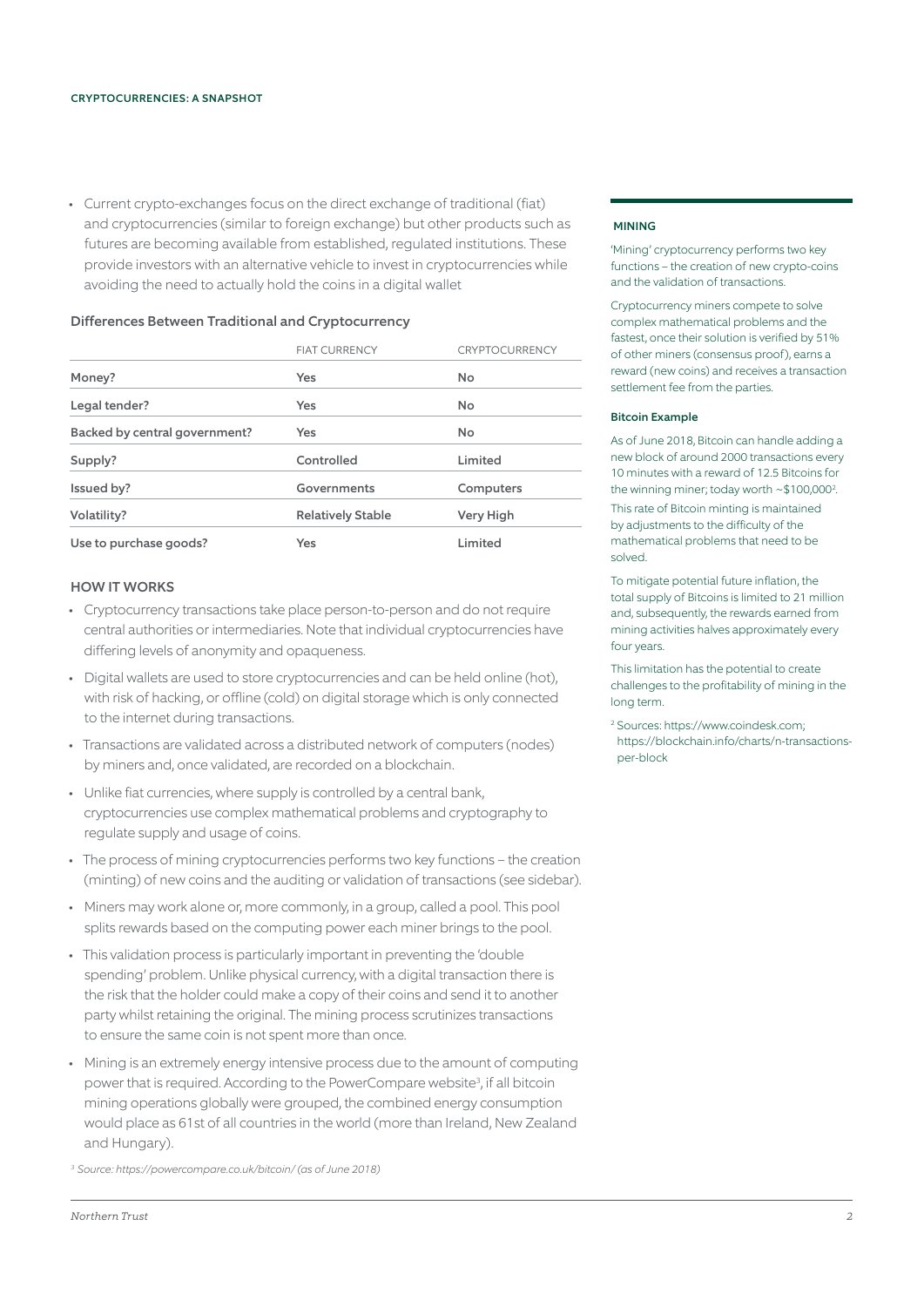#### CRYPTOCURRENCIES: A SNAPSHOT

• As a result of environmental concerns and power consumption by crypto-mining consortia, a number of countries, states and even cities have either banned or imposed strict limitations on cryptocurrency mining operations.



#### CURRENT LANDSCAPE

• The market is currently dominated by three main cryptocurrencies (65% of market capitalization, field of 1300) – Bitcoin, Ethereum and Ripple.

| <b>BITCOIN</b>                        | <b>FTHFRFUM</b>                       | RIPPI F                                         |
|---------------------------------------|---------------------------------------|-------------------------------------------------|
| Consensus proof<br>by mining          | Consensus proof<br>by mining          | No consensus proof.<br>No mining.               |
| Cryptocurrency                        | Cryptocurrency<br>and smart contracts | Settlement token for<br>currency/asset exchange |
| \$142 Billion<br>Market Cap (14.3.18) | \$62 Billion<br>Market Cap (14.3.18)  | \$28 Billion<br>Market Cap (14.3.18)            |
| 42% of market                         | 18% of market                         | 8% of market                                    |

Source: https://coinmarketcap.com/coins

• The technology and primary use cases for each have distinct differences but, recently, all three have seen significant volatility swings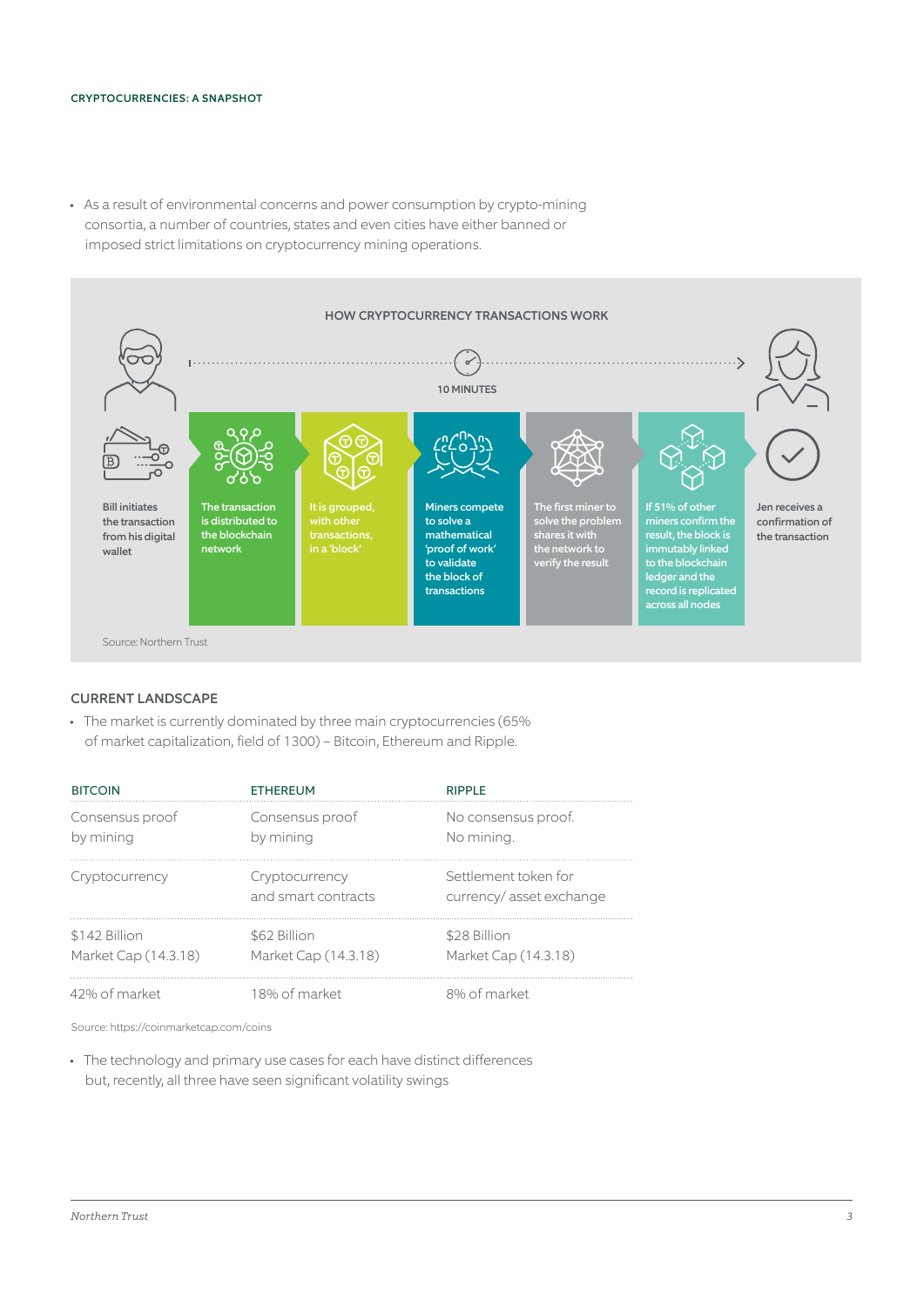

#### BITCOIN PRICE MOVEMENTS FOR THE 12 MONTHS ENDING 1ST FEBRUARY 2018

- Volatility has been tied to mainstream press coverage. Recent declines in market cap have been linked to an increase in negative coverage around hacking, fraud and hijacking involving cryptocurrencies.
- Bitcoin has been a particular target of negative coverage as the most widely known cryptocurrency, its emphasis on anonymity has left it open to use in questionable behaviors and this has resulted in a number of high profile enforcement actions.
- As Bitcoin and other cryptocurrencies mature, with a reducing number of profitable mining pools and companies, there is a risk that the 51% consensus required to validate transactions could fall under the influence of a small number of bigger miners leaving the system vulnerable to market manipulation.
- Efforts are being made to increase trust in the marketplace a key example is the launch of futures products on major derivatives exchanges (CME Group, Cboe) which aim to provide greater accessibility and protection. However, the impact has so far been limited with some suggesting the launches have added to volatility by allowing investors a method to "short" the product while other providers are taking a wait-and-see approach leaving room for new specialist exchanges to enter the market.
- Increasingly, crypto-exchanges are being required to carry out full AML and KYC checks on customers to restrict illegal usage and to report to regulatory and tax authorities, thus removing the owners' anonymity.

#### TYPES OF CRYPTOCURRENCY

While there are over 1,300 various cryptocurrencies<sup>4</sup> available today, the basic make up of cryptocurrencies can typically be broken down into three main categories:

Transactional currency – the most familiar type of cryptocurrency. These coins are generated by verification of transactions on the blockchain and primarily serve the purpose of being a store of value. They offer varying levels of anonymity to holders.

Consumer/Utility tokens – coins issued to provide access to future products or new applications. The most recognizable example of this is Ethereum which is used to create applications that can automatically trigger event actions, etc. (e.g. smart contracts). Consumer/Utility tokens are common for payment systems.

Security tokens - coins issued backed by external tradable assets or real-world securities. These tokens are becoming more common in the Initial Coin Offering (ICO) market as a means to issue security-like capital-raising offerings. These tokens have been singled out by the SEC and other national regulators as subject to their regulatory oversight.

4 Source: https://coinmarketcap.com/all/ views/all/ (as at June 2018)

#### KEY INVESTOR RISKS

- High volatility and price manipulation
- Forks
- Limits on supply
- Potential for monopoly control of value
- Reputational risk
- Lack of consistent tax treatments
- Data/key loss
- Exchange rate risk
- No facility for chargebacks or refunds in the event of error

•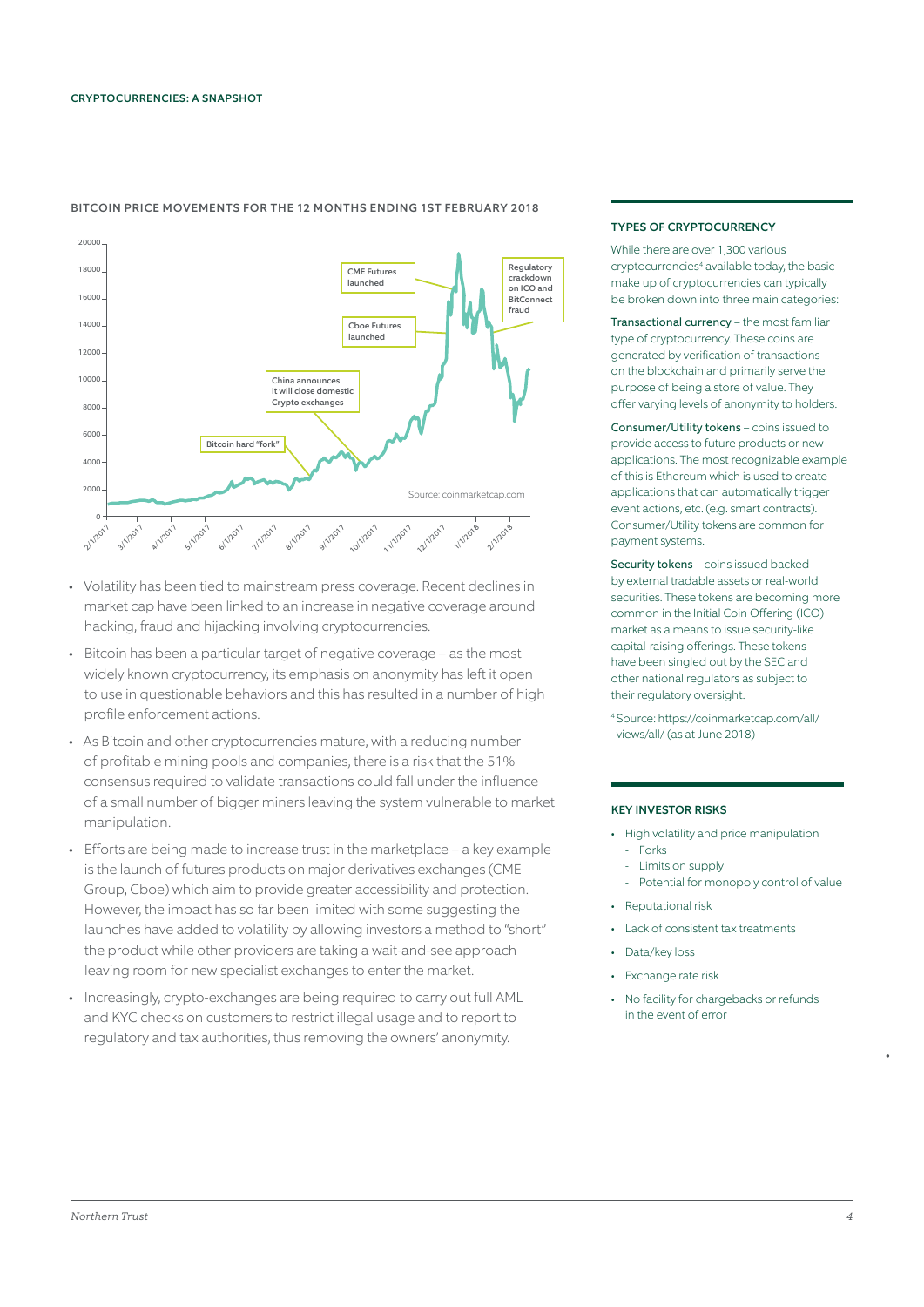#### GOVERNMENTS, CENTRAL BANKS AND REGULATORS

#### Global

Increasing support for global action by G20 but expected to take years to trickle down which puts onus on regional and national regulations.

#### EMEA

European Commission is actively investigating cryptocurrency regulation and has already enacted KYC/AML rules for all exchanges with a May 2019 deadline. The EU is reluctant to impose heavy regulation to avoid stifling innovation. Currently, there are diverse approaches amongst EU nations ranging from restrictive to permissive.

#### US

US Treasury taking lead on a coordinated approach but classifications differ across government agencies. Regulators calling for increased policy collaboration in the oversight of cryptocurrencies. Individual states and geographies already legislating but these may be overtaken at federal level.

### APAC

Range of approaches from heavy-handed to open arms. Fragmented approach across the region with little indication of collaboration.

- There is extremely diverse, fragmented and inconsistent treatment across geographies. Ultimately, a global approach is required but this isn't anticipated in the short term. The US and EU are looking to enact their own measures in the long term but there is significant uncertainty from other jurisdictions.
- There is also the added complication of a lack of common classification of coins amongst governments, regulators and tax authorities. For example, in the US, the Securities and Exchange Commission (SEC) considers most cryptocurrencies as securities, the Commodity Futures Trading Commission (CFTC) has designated them as a commodity and the Internal Revenue Service (IRS) believes them to be property and thus subject to capital gains tax.
- This diversity of regulatory approach is also seen between countries for example, Germany will treat cryptocurrencies as equivalent to legal tender for tax purposes whilst China has virtually banned the issuance and trading of cryptocurrencies at this time.
- Meanwhile, a number of central banks are considering issuing central bank digital cash (CBDC) including Sweden, Norway, Switzerland and Singapore.

#### STRUCTURAL RISKS

Across the global institutions (G20, FSB, BIS) there is consensus on the leading risks and issues posed by cryptocurrencies needing the most urgent actions:

- Use of cryptocurrencies for criminal activities such as money-laundering
- Evasion of taxes, income, capital gains, sales or value added tax
- Absence of protection for all categories of consumers
- Threats from cyber-security, fraud, theft and hacking
- Extreme price volatility, lack of transparency and the potential for market manipulation

#### POTENTIAL BENEFITS

- Digitalization of payments direct processing without an intermediary and their associated fees
- Shortened settlement windows underlying technology to support 'near real-time' process
- Peer to peer network allows clients to transact directly with each other
- Digital identification secure, permissioned storage of digital identification information
- Non-centralised capital raise via ICO method of crowdfunding a capital raise for new technology endeavors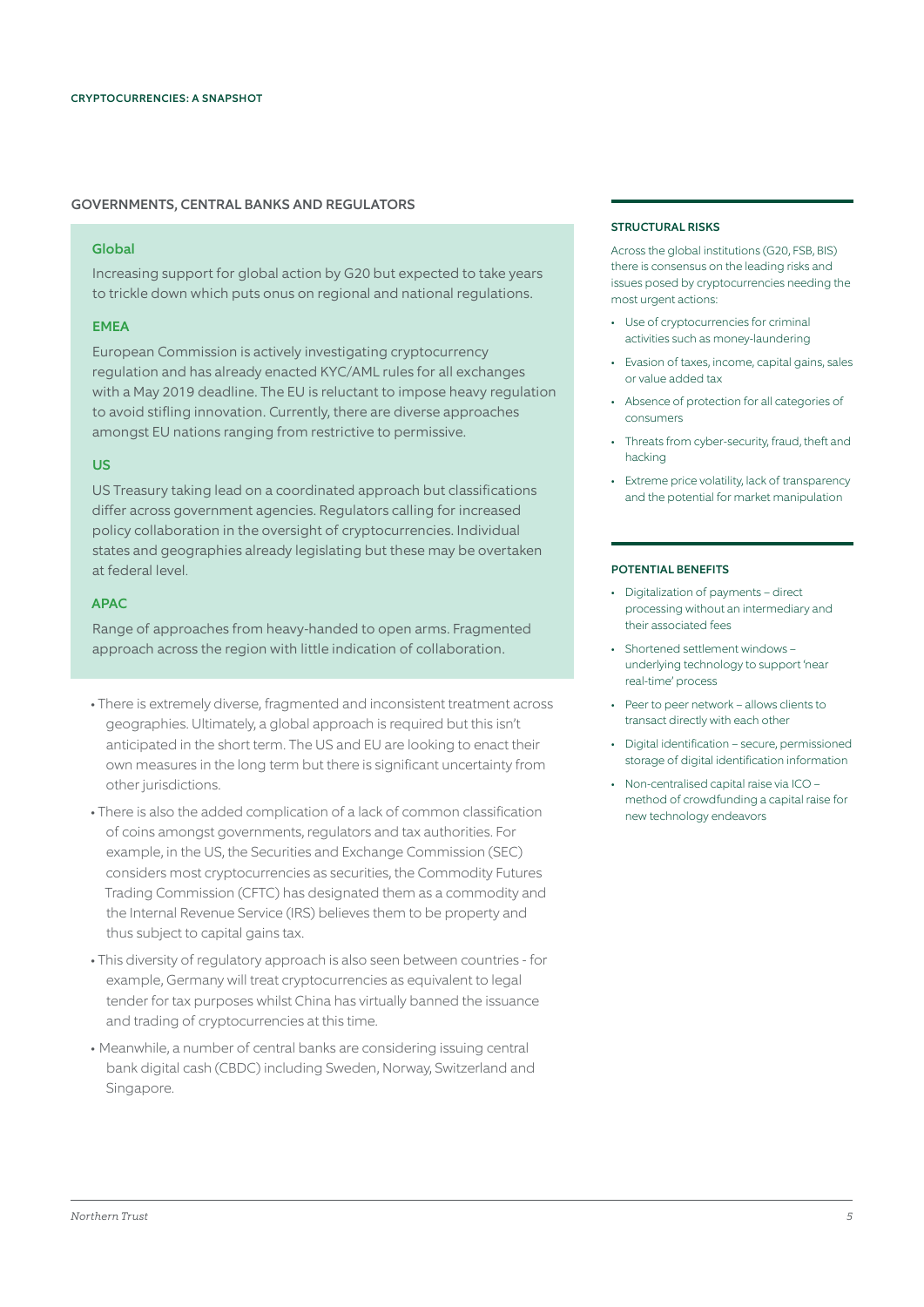#### FINANCIAL SERVICES INDUSTRY PERSPECTIVES

- Cryptocurrencies and DLT may disrupt traditional financial services infrastructure with increased transparency, "immutable" records and technology to replace intermediaries in the value chain.
- There is continued interest in the development of these technologies from a wide range of perspectives. This is likely to increase as governments and regulators solidify their guidelines and regulatory frameworks.
- The bulk of change will be in the infrastructure to manage transactions. One potentially significant outcome would be increased interoperability and standardization across the industry. First movers will gain most in standardization and cost saving.
- Consumers are growing to trust new financial services providers and cryptocurrencies have delivered an alternative to traditional settlement infrastructures and payments networks. This creates a sense of a more individually-driven experience in the marketplace.
- There is a clear movement toward a decentralised approach to financial services but there are still significant issues. For example, there is still scope for fraudulent activity to be conducted at the periphery of a blockchain eco-system where it connects to existing infrastructures.
- However, one of the primary advantages is the immutability of the records created and the availability of a "golden source" of data.
- The potential future benefits are still very much in flux and will be shaped by the continuing evolution of the technology, its deployment in the industry and marketplace and the pace of regulatory developments.
- Whilst governments, legislators and regulators are currently wrestling with the immediate risks and challenges, most acknowledge that the cryptocurrency phenomenon will, in some form, become a permanent feature of the future global digital economy and the pace of regulatory developments..

#### GLOBAL DIGITAL FINANCE

Global Digital Finance (GDF) is a not-for-profit initiative that has convened some of the most influential digital currency companies, thought leaders, academics and influencers to engage with global policy makers and regulators.

The participants in the GDF initiative believe in the need for a robust code of conduct that is observed globally and can be adapted to suit local market needs.

The key elements of this will include, but are not limited to best practice around:

- KYC / AML (including data sharing, reporting and transaction monitoring).
- due diligence pre-token issuance.
- post-sale due diligence.
- practices on investor protections across the industry (e.g. sensible limits, disclosure requirements and warnings).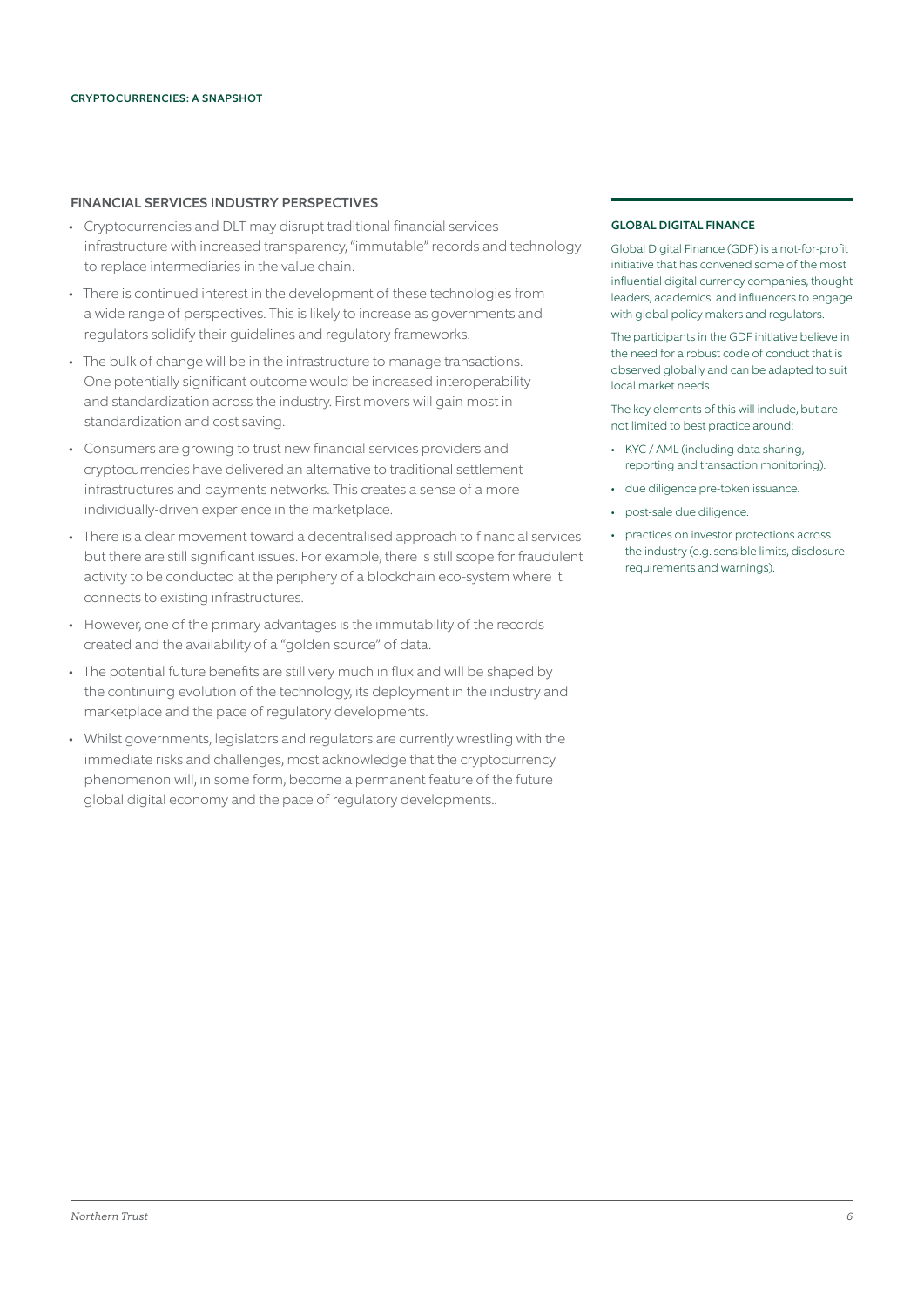#### INDUSTRY INTELLIGENCE

- There has been a shift in the regulated industry's viewpoint from an initial skepticism toward cautious potential.
- New market entrants are emerging that are looking to capitalize on the current regulatory uncertainty.
- Many commercial banks are taking steps they believe will protect customers – for example, preventing the funding of cryptocurrency trading accounts (BAML, Citi, Lloyds) using credit.
- Very few major banks have launched any crypto-related services and most are awaiting the right regulatory framework in which to operate with full investor protections.

#### HOW IS NORTHERN TRUST RESPONDING?

- Northern Trust is taking a cautious approach towards cryptocurrencies given the current lack of asset class definition by regulators and government. This approach is mirrored by other banks around the world.
- However, although there are many concerns associated with cryptocurrencies, Northern Trust believes that digital currencies, with appropriate regulatory oversight, are likely to play a role in shaping future developments in our industry and we are actively working with industry associations to advocate and contribute to the development of policy and regulatory frameworks.

## $\epsilon$

*"We are starting to see the regulatory community wake up to cryptocurrencies, crypto assets and digital fiat initiatives. We are well positioned at Northern Trust with senior engagement with policy makers to influence the regulatory direction of travel. It is imperative given the increased client focus on this area that we foster a safe and secure environment."*

 – JUSTIN CHAPMAN GLOBAL HEAD, MARKET ADVOCACY & INNOVATION RESEARCH